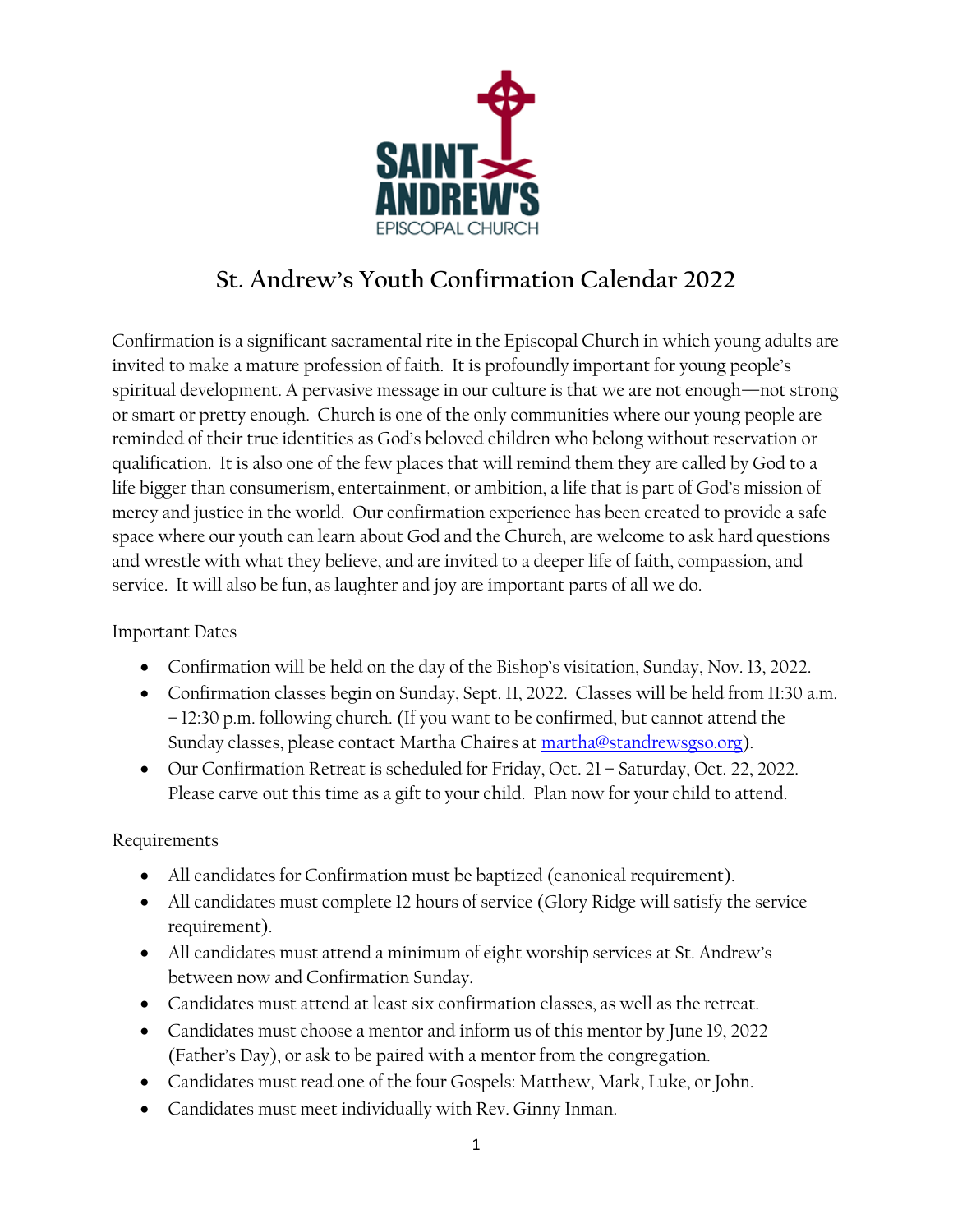# **Guide for Mentors and Confirmands**

#### **What is a Mentor?**

A mentor is a spiritual partner in the confirmation process at St. Andrew's who is willing to share their lived story of faith and who is continuing to grow. In serving as a mentor, the main thing you offer is a listening ear and an interest in this person's questions and explorations. You don't have to have all the answers—the greatest gifts you can offer are your own authentic faith and your honest questions. The mentoring process deepens the confirmation process and provides a young person with a companion who will help them explore and claim their faith.

### **Mentor Requirements**

A mentor must be a confirmed Episcopalian and an active member of a congregation. A mentor should not be a parent or grandparent of the candidate for confirmation or a clergy member.

## **Mentor Expectations (General)**

- *Prayer*—Prayer is one of the things that sets us apart as a people of faith. Pray for and with your mentee.
- *Challenge*—Ask your mentee to share what they are learning, feel free to challenge them to ask deep questions and to reflect on what this means for their life.
- *Encourage*—Please encourage participation in the larger church life. If you are sitting next to your confirmand during worship and they are not singing the hymn or engaged in the service, encourage their participation. Plan a service project together. If there are points during confirmation when the rigor of the journey or their life gets overwhelming, support them.
- Share—Share with them where you have encounters with God, why you chose to confirm your baptismal vows or why you joined the church, and how you serve. Mentees desire consistent, real relationships with adults. Do not be afraid to truly engage. You may be surprised how they pray for, challenge, and encourage you.
- *Care*—Care for them. We all have various love languages by which we show those we care about that we care for them. Send them a letter or postcard; share a meal with them after worship on a Sunday. Call them or plan an event you can do together.

## **Mentor Expectations (Specific)**

- We encourage mentors and confirmands to get together in person or virtually at least three times between now and Confirmation on Sunday Nov. 13, 2022.
- Attend a worship service with your mentee.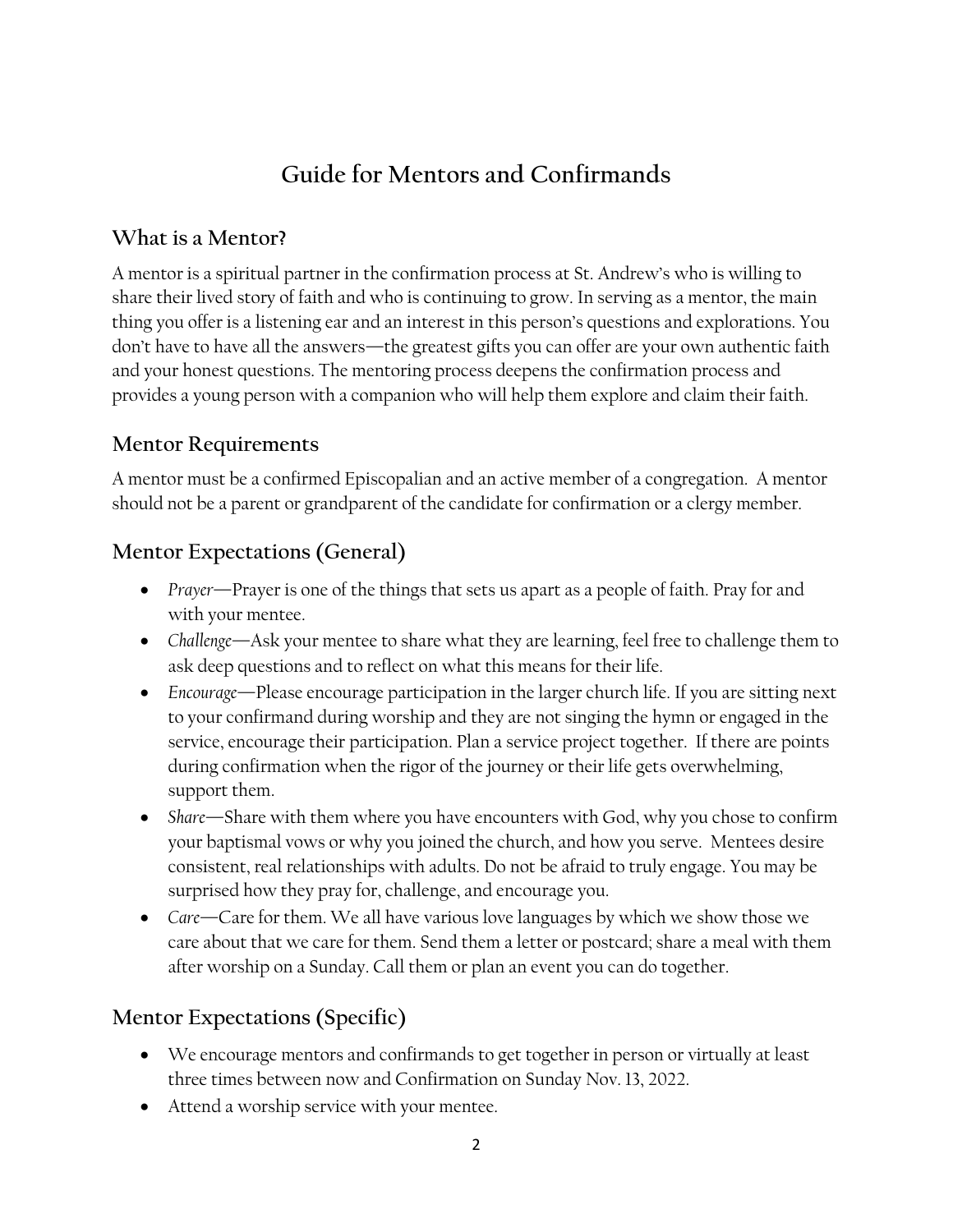- Assist your mentee in preparation of their Statement of Faith.
- Please plan to be present on Sunday, Nov. 13, 2022, for the morning service of Confirmation with the Bishop and a reception to follow in the Parish Hall. *During the confirmation worship service, mentors will be asked to "present" the confirmands to the bishop. Inability to attend does not exclude you from being a mentor, but that information should be shared with confirmands as early as possible.*
- Make sure your mentee knows how to contact you and that you are an available resource, friend, and cheerleader throughout this season (and hopefully beyond).

### **Expectations of Mentees**

It is your responsibility, not your parents', to contact an adult you know and ask that person to be your mentor or to ask Rev. Ginny or Martha Chaires to pair you with a mentor. Once your mentor accepts, arrange to meet in person with your mentor at least three times between now and Confirmation Sunday, with one of those meetings being a time to share and listen to each other's spiritual stories. We hope this adult is someone with whom you can discuss matters of faith, school, ethics, and areas of shared interests.

## **Confirmation in the Episcopal Church**

Confirmation is a sacrament, or a sacramental rite, in which the candidates "express a mature commitment to Christ, and receive strength from the Holy Spirit through prayer and the laying on of hands by a bishop" (BCP, p. 860). A sacrament is an outward, visible sign of an inward, spiritual grace (the God-given desire and the power to do God's will). Episcopalians recognize seven sacraments, the two major ones being Holy Baptism and Eucharist. Individuals who were baptized at an early age are given the chance to make a mature public affirmation of their faith, recommit themselves to the responsibilities of their baptism, and receive laying on of hands by a bishop at confirmation (BCP p. 412). Youth who have not been baptized can still participate in our confirmation preparation program and be baptized and/or confirmed when the Bishop comes.

The Episcopal Church's theology of confirmation has continued to evolve along with its understanding of baptism. Confirmation is no longer seen as the completion of Christian initiation/membership, nor is confirmation a prerequisite for receiving communion. Baptism is now understood as full initiation by water and the Holy Spirit into Christ's body the Church (BCP, p. 298). Accordingly, confirmation has been increasingly understood as an intentional and discerned public reaffirmation of the Christian faith and our baptismal promises. Confirmation is not graduation from faith formation, but rather marks the beginning of fuller participation in the mission and ministries of the church.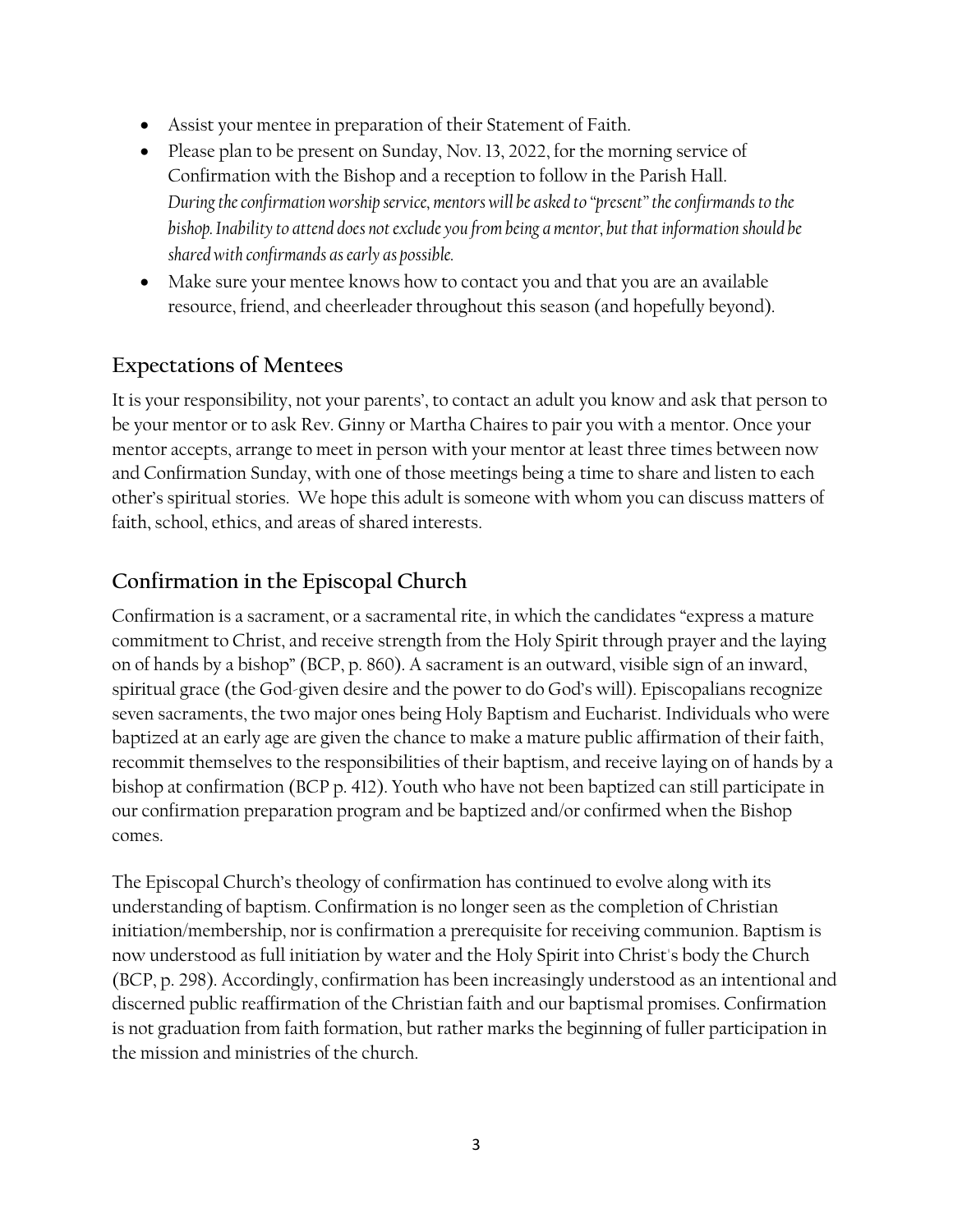# **What is Confirmation?**

To understand the importance of Confirmation, we have to first consider the promises of Baptism. At our baptism, each one of us is named before God and the congregation. We receive the gift of the Holy Spirit and we are marked as Christ's own, God's beloved, forever. We choose to be formed and transformed by Christian life and community by making the following promises at baptism:

The Baptismal Covenant

- *1) Celebrant* Will you continue in the apostles' teaching and fellowship, in the breaking of bread, and in the prayers? *People* **I will, with God's help.**
- *2) Celebrant* Will you persevere in resisting evil, and, whenever you fall into sin, repent and return to the Lord? *People* **I will, with God's help.**
- *2)* **3)** *Celebrant* Will you proclaim by word and example the Good News of God in Christ? *People* **I will, with God's help.**
- *4) Celebrant* Will you seek and serve Christ in all persons, loving your neighbor as yourself? *People* **I will, with God's help.**
- *5) Celebrant* Will you strive for justice and peace among all people, and respect the dignity of every human being? *People* **I will, with God's help.**

As Episcopalians, these are our core promises. They lie at the very heart of who we are as a people and who we believe God calls us to be in the world. If there is a membership criteria or bottom line, this is it.

1) **The participation promise:** Christians value community. This is the only way we can continue in the apostles' teaching and fellowship, the only way we can be part of the breaking of bread and the prayers. This promise includes coming to church regularly, forming relationships with the people in our community, and supporting the life of the whole church community with our time, talent, and treasure just like the apostles did.